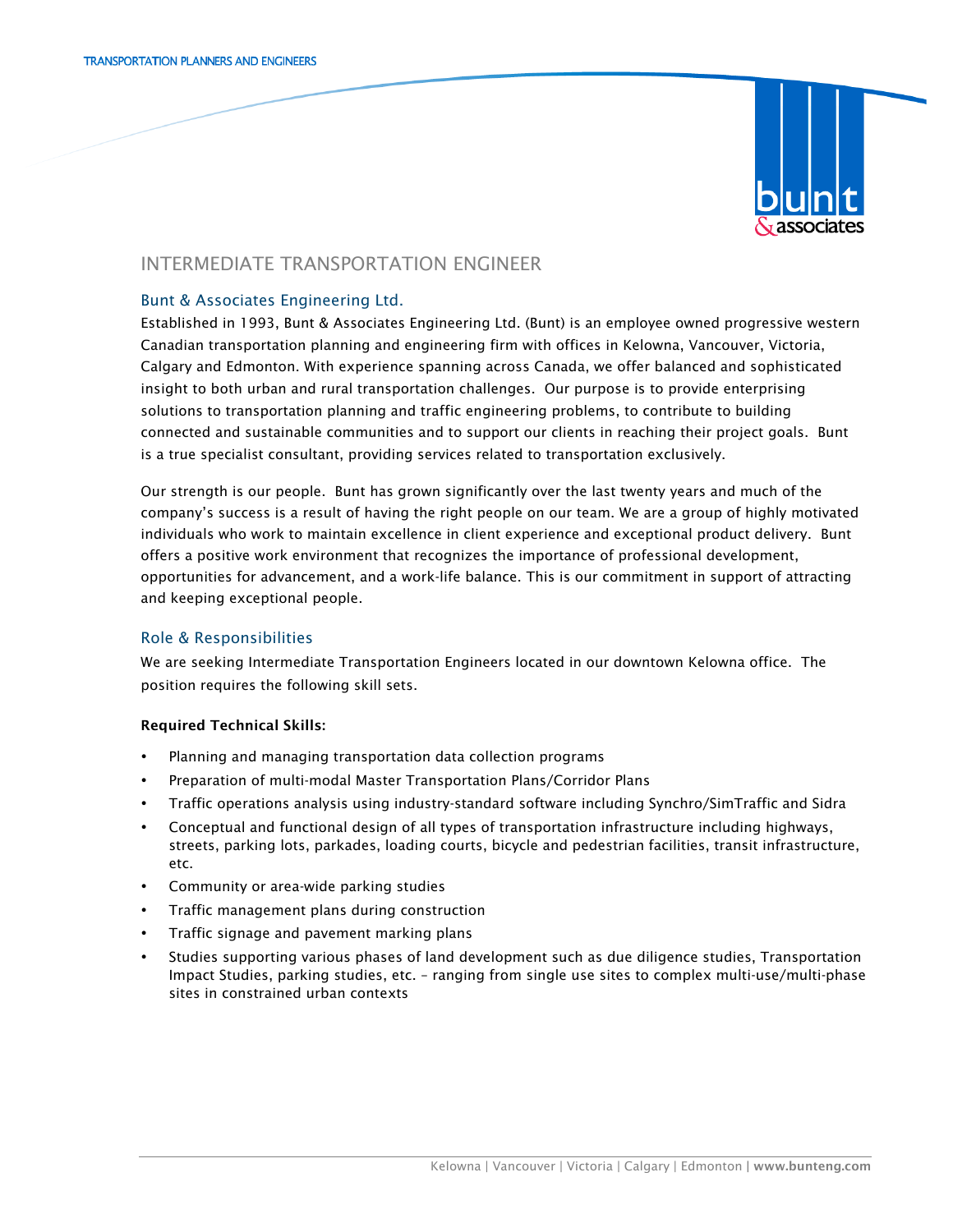#### Desirable Technical Skills:

- Development and calibration of travel demand models using the Metro Vancouver RTM EMME software
- Development and calibration of travel demand models using VISUM
- Traffic operations modelling using VISSIM
- Signal timing plan and traffic engineering checklist preparation
- Functional/preliminary/detailed roadway design and cost estimating
- Regional roadway network planning
- Highway planning
- Railway crossing evaluation and design
- Safety studies
- Transit servicing planning
- Transit facility planning including BRT and LRT
- Cycling and pedestrian master/corridor planning

#### Communication Skills:

Excellent verbal, written and graphics communications skills are a must for this position. You will be required to produce, lead and/or or supervise the preparation of the following:

- Professional technical reports
- Public open houses/workshops
- Stakeholder engagement
- Presentations to public agency staff, executives and elected politicians

#### Project Management & Business Skills:

- All aspects of project and quality management, from small to large projects
- Entrepreneurial mind set for business development and client care
- Proposal and marketing material preparation
- Project and work distribution management
- Junior staff training and mentoring

## Qualifications & Experience

Candidates must have a Bachelor's Degree in Civil Engineering, be registered or eligible for registration in BC, and have 4+ or more years of experience post graduation that includes progressive technical, project management and business development experience in traffic engineering and transportation planning. Experience in the public sector will also be considered positively.